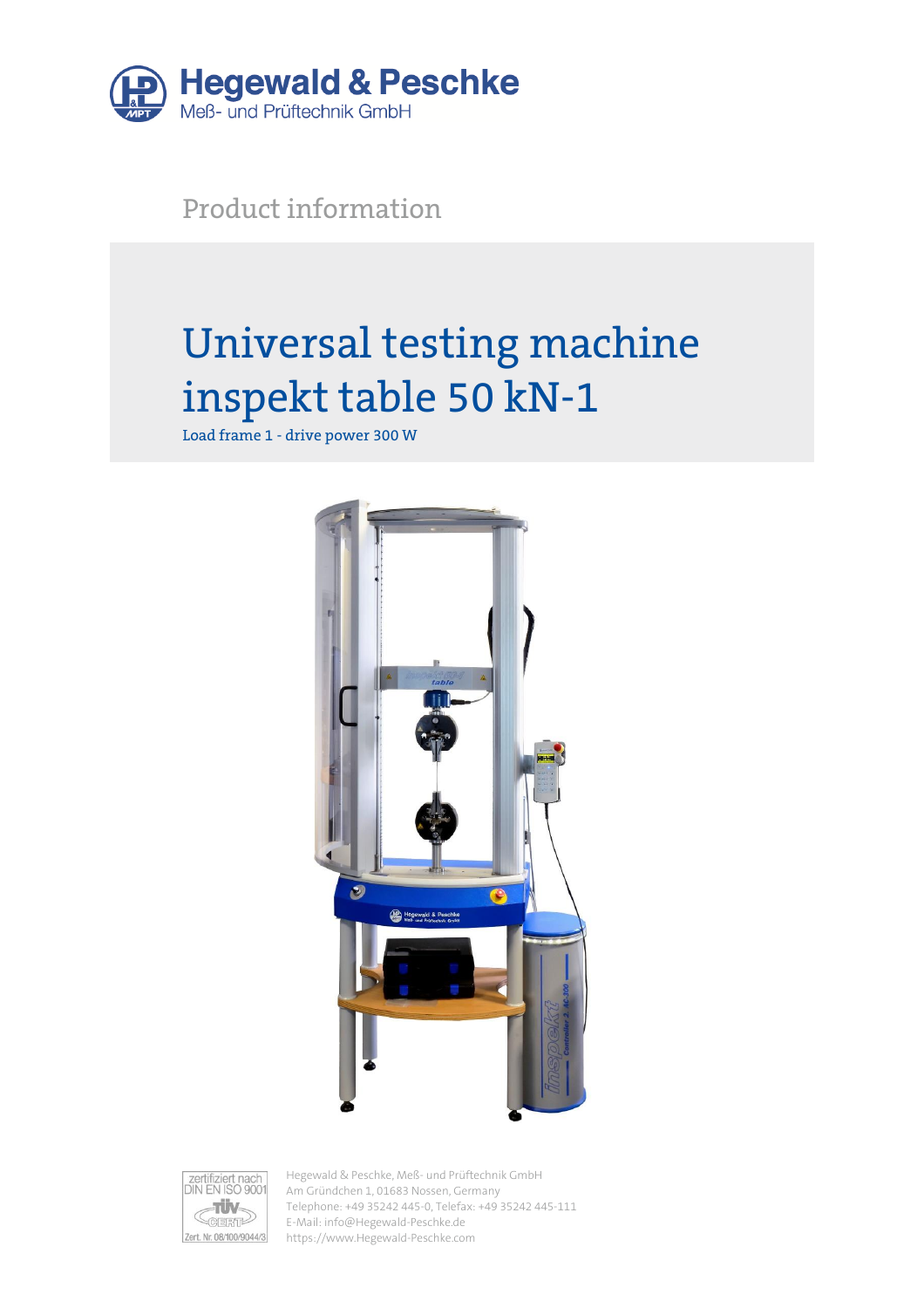

### Modern load frame design for various applications

- Connection of peripheral devices (e.g. furnaces, temperature chambers) and additional measuring and control channels (e.g. extensometers, measuring probes, optical sensors) possible
- Extensive accessories for a wide range of materials and test methods

### Innovative construction guarantees highest measuring precision

- Use of backlash-free precision ball screws with larger diameter (preloaded in aluminium support profiles) and special nut system
	- $\rightarrow$  Precise load transmission
	- $\rightarrow$  High lateral force stability
	- $\rightarrow$  Increased axial rigidity
- Brushless AC drive for static material testing as well as for alternating and continuous loads

#### Innovative control electronics for maximum measurement resolution & extensive functionality

- High modularity and control precision
- Adaptive controller
- High-quality signal converters for maximum res- olution
- Standard functions:
	- o Force, displacement, strain control
	- o Overload protection
	- o Automatic sensor identification incl. calibration data storage
	- o Specimen break detection
	- o Return function
	- o Manual positioning via hand panel or our testing software *LabMaster*



#### Our testing machines speak your language: LabMaster - the testing software from Hegewald und Peschke

- User-friendly usage concept
- Complete software including all test modules (tensile, compression, bending, peel test) without additional costs
- Universally applicable: simple and complex test procedures: standard-compliant and customer-specific
- High flexibility for integration of external devices, data import and export as well as free configuration of test procedures

#### Highest safety with maximum operating convenience

- CE-compliant protective housing optionally available for every application
- Sustainable: capable for cost-efficient and application-oriented updates/upgrades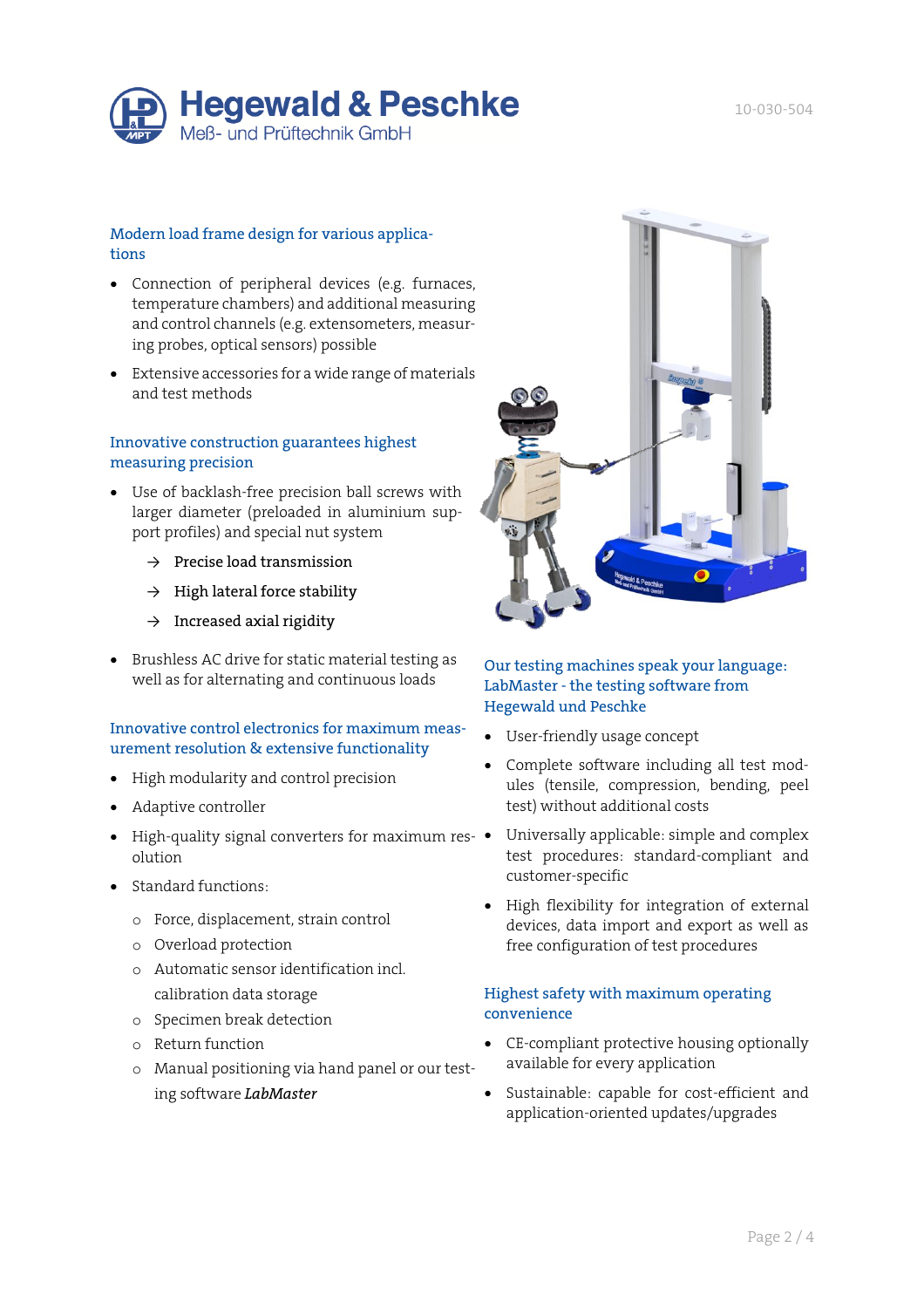

#### Technical data:

| <b>Nominal load</b>                                                              | 50 kN                                                                                                                                                                                                                                                                                         |  |
|----------------------------------------------------------------------------------|-----------------------------------------------------------------------------------------------------------------------------------------------------------------------------------------------------------------------------------------------------------------------------------------------|--|
| <b>Mechanical structure</b>                                                      | 2 backlash-free recirculating ball screw, covered spindle, AC-servomotor                                                                                                                                                                                                                      |  |
| Stiffness of the test frame (incl.<br>deformation of load cell and tool adapter) | 52 kN/mm                                                                                                                                                                                                                                                                                      |  |
| <b>Test speed</b>                                                                | 0.0005 - 250 mm/min (optionally expandable)                                                                                                                                                                                                                                                   |  |
| <b>Resolution of crosshead</b><br>travel measurement                             | <0.001 µm                                                                                                                                                                                                                                                                                     |  |
| Force measuring range                                                            | Class 1 (optionally class 0.5) from 0.1 - 100 % of the nominal load<br>depending on the load cell used<br>(according to DIN EN ISO 7500-1, ASTM E4)                                                                                                                                           |  |
| Force measurement resolu-<br>tion                                                | 24 bit (±8,388,608 digits)                                                                                                                                                                                                                                                                    |  |
| Measuring, control and<br>regulating electronics                                 | Load and traverse path channel integrated<br>3 additional free slots* for expansion cards for analog/digital<br>inputs/outputs for force, displacement, strain gauges, as well as +/-10V<br>input for external measuring devices, safety door connection<br>*optionally expandable to 7 slots |  |
| Data transmission                                                                | Ethernet (LAN) or USB, 50 Hz (standard),<br>optionally higher data acquisition frequency                                                                                                                                                                                                      |  |
| <b>Electrical connection</b>                                                     | 230 VAC, 0.7 kVA, 50/60 Hz, 5-40°C, 20-80% humidity                                                                                                                                                                                                                                           |  |
| Main test tool connection                                                        | R20/8                                                                                                                                                                                                                                                                                         |  |
| <b>Options necessary for</b><br>operation:                                       | Hand panel with force-displacement display for manual positioning and<br>setup operation, load cell, clamping tool/testing tool, adapter set, LabMas-<br>ter user software, PC (current standard), Windows <sup>®</sup> operating system                                                      |  |

## Dimensions/weight:

|                                                                           | [mm]     |
|---------------------------------------------------------------------------|----------|
| H (height)                                                                | 1420     |
| H test (test room height)                                                 | 1070     |
| H max (max. test stroke without test 995<br>tools, adapter and load cell) |          |
| B (width)                                                                 | 685      |
| B absolut (width with control)                                            | ca. 1000 |
| B test (test room width)                                                  | 420      |
| Depth                                                                     | 550      |
| Weight: 150 kg                                                            |          |